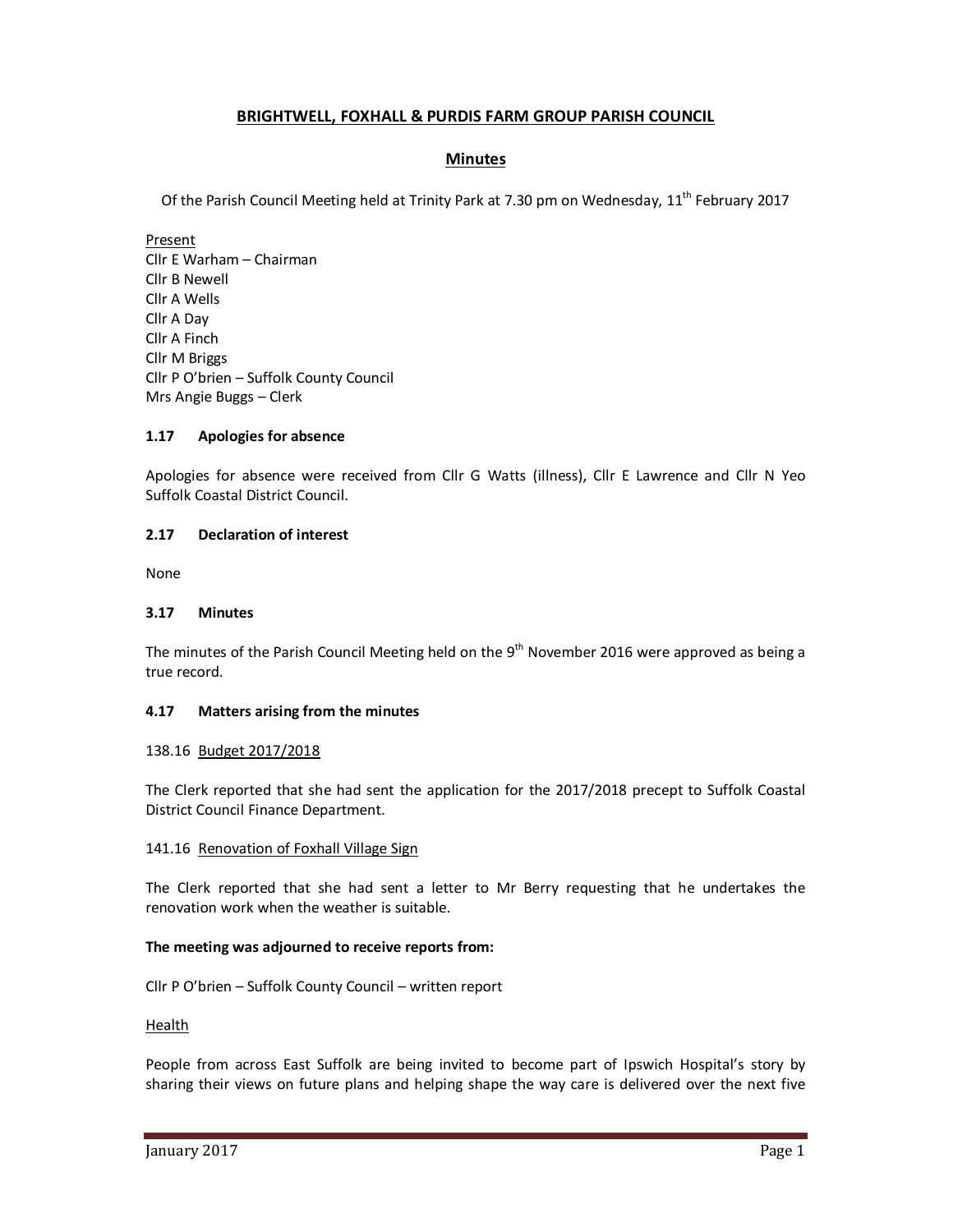years. The trust is asking patients, carers, relatives and the public for their feedback on its draft fiveyear strategy, called 'Writing the next chapter'.

The strategy paints a picture of the challenges facing the hospital, and explains that the trust cannot continue working in the same way as there will not be enough beds or money to meet demand by 2022. It goes on to outline Ipswich's ambitions – to achieve an 'outstanding' CQC report within five years, be among the country's best performing for safety and patient and staff experience, and do more for the same cost.

Ipswich is also proposing to work more closely with others to provide seamless, safe services, make the most of economies of scale and make sure people receive the right care in the right place at the right time.

The hospital is hoping that local people will now join in the conversation about how things can be done differently by sharing their own stories and views on the five-year plan.

Everyone is welcome to share their thoughts and opinions on the plan by emailing writingnextchapter@ipswichhospital.nhs.uk by 20 December.

The feedback will be considered and wherever possible included in the final strategy.

### Trading Standards

Suffolk Trading Standards Imports Surveillance Team operate from SCC Landmark House office. They are funded by National Trading Standards as they deal with threats that are national as well as pertaining to Suffolk.

The team has been working to intercept, at the border, as many unsafe products as possible. Most of these products are imported by traders based outside Suffolk however the majority of goods imported are available to Suffolk consumers via the internet. The good news is that 4 of the consignments of unsafe goods, intercepted in the last 3 months, were being imported by Suffolk based traders. Goods such as: LED bulbs, battery charges, and depilatory heaters. Almost 2,000 unsafe products were prevented from being placed on the market.

Cllr N Yeo – Suffolk Coastal District Council – written report

May I wish everyone a Happy New Year and hope that 2017 is a good year for us all.

This month started off quietly but as it progresses I am sure that is going to become a lot busier.

The Council has an enormous decision to make regarding its merger with Waveney District Council and on Monday 23 January there is to be a simultaneous meeting of both Councils. At this meeting we will receive the results of the telephone canvassing and also all the comments made on line to the Council.

Then at full Council on Thursday 27 January there will be the chance of a full debate and a vote will be taken. My only concern at the present time is the number of Suffolk Coastal District Councillors who are to disappear, at the last election the numbers were culled down to 42 and we all have quite large Wards to cover – whether it be in square acreage or by population, and in fact some District Councillors have between 8 and 10 Parish Councils to represent. The final decision regarding Ward boundaries will be the decision of the Boundary Commission and which will be in place by the next District Council elections in 2019.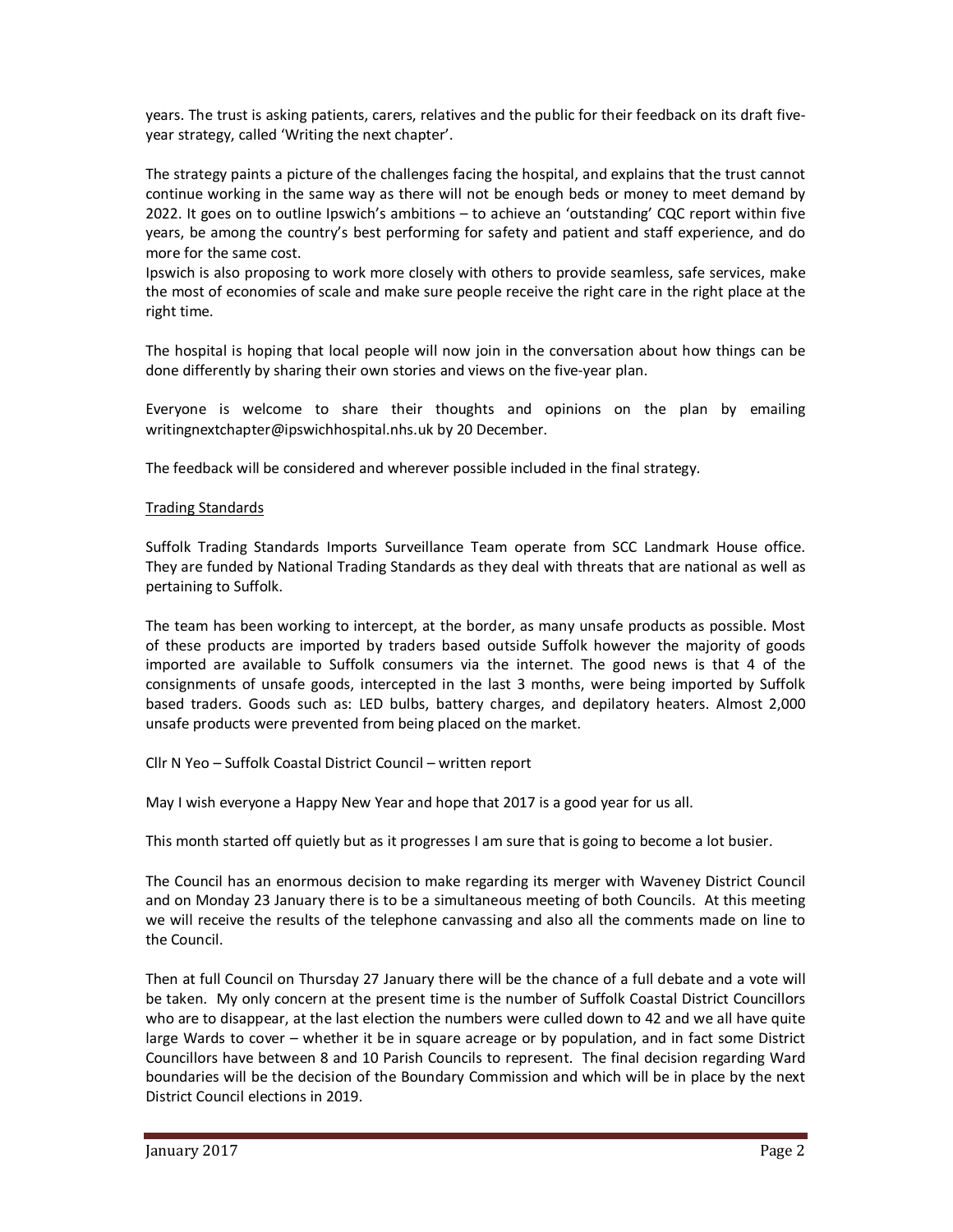There is to be a special Cabinet meeting the following week to discuss and prepare the Council's response to the Sizewell C Stage 2 public consultation. There is still time for members of the public to respond as the closing date is 3 February 2017. The link is http://sizewell.edfenergyconsultation.info/

After many District Councillors, myself included, lobbied the Cabinet regarding the Beach Hut Review there is now to be a consultation at which the public can send in their views. Each beach hut user will be receiving shortly the necessary information.

I still have some money left in my Communities Enabling Budget so please do get in touch with me if you know of any community/organization who could do with a little bit of monetary help.

Police – No report

#### **The meeting was re-convened.**

#### **5.17 Clerk's Report**

The purpose of this report is to update members on outstanding issues, items received after the deadline for agenda items, correspondence and action taken by the Clerk.

#### Grass Roots Government Grants

The Communities and Local Government have announced a new grant today, available for community led solutions.

These can be for tackling long term unemployment for example and other locally identified issues.

Grants of up to £70,000 or in some cases more are available and may fund projects to overcome local problems. Partnership work is encouraged with other authorities and charities. Along with the grant there will be access to advice and training.

https://www.gov.uk/government/news/25-million-funds-to-boost-community-led-services

#### Parish Councils will not be subject to Precept Caps

The Government has announced that they will not apply a cap to Parish and Town Councils precepts this year although they reserve the right to keep this under review.

Please read the Secretary of States announcement below

#### Parish Councils

However, last year we saw a worrying 6.1% rise in precepts by town and parish councils.

That's why, earlier this year, we consulted on extending Council Tax referendum principles to larger town and parish councils.

These councils play an important role in our civic life.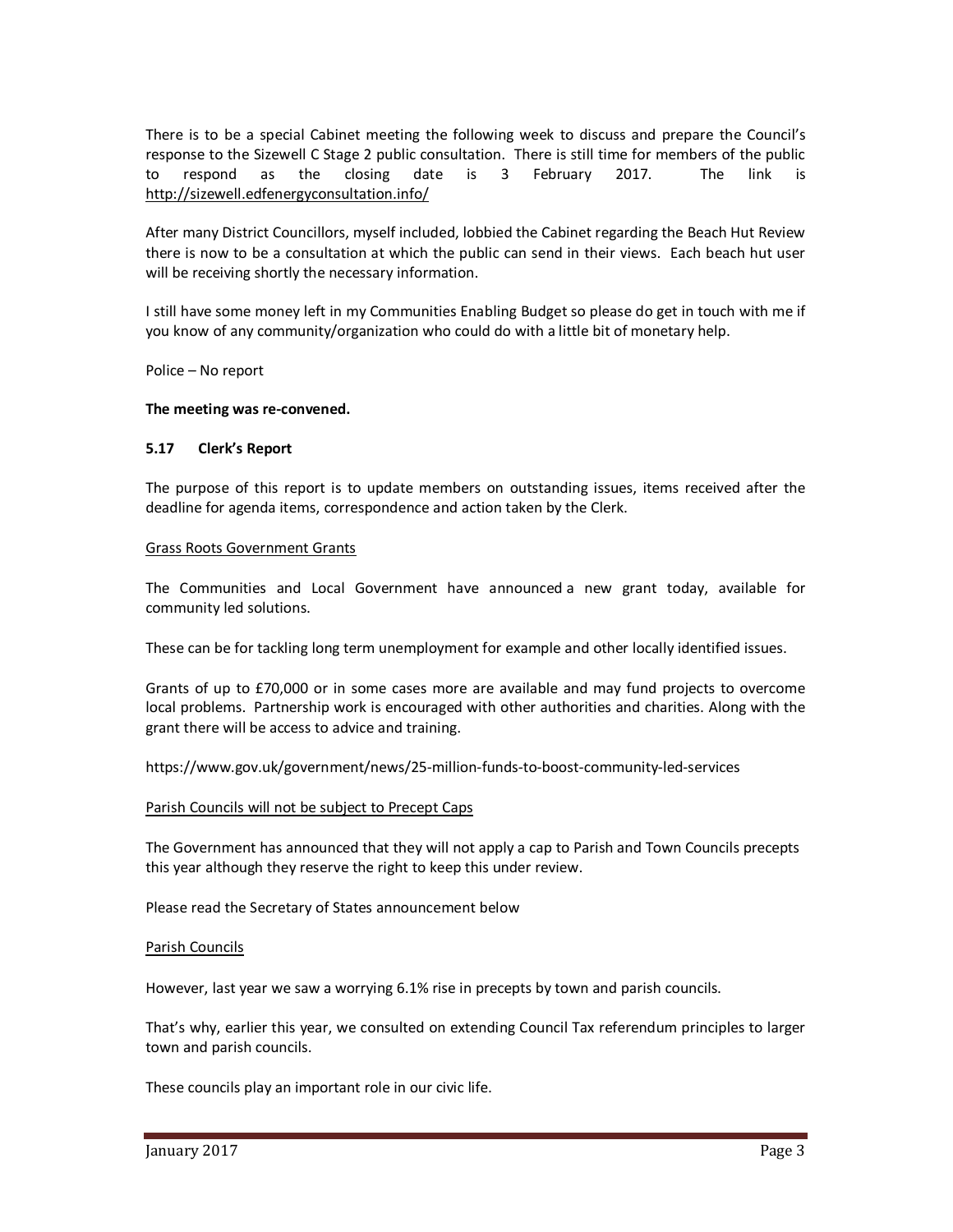And I understand the practical considerations of scale.

So we will defer our proposals this year, while keeping the level of precepts set by town and parish councils under close review.

I expect all town and parish councils to clearly demonstrate restraint when setting increases that are not a direct result of taking on additional responsibilities.

I am also actively considering with the sector ways to make excessive increases more transparent to local taxpayers.

# Innocence Farm Trimley St Mary SCDC/17/0010/SCO

Although the above application does not fall within our Parish I thought you should be made aware that a Scoping Document has been sent out to near parishes for the application for 3,200 containers, 600 cars and vehicular access 24/7.

### Great British Spring Clean March 3 -5 2017

Keep Britain Tidy have launched a new campaign based on last years very successful 'Clean for the Queen'

The Great British Spring Clean encourages Councils and communities to get rid of their mucky spots!

# It takes place **March 3rd - 5th 2017**

You can register your event and get discounts on equipment and clothing.

There are lots of free posters and resources to help you get your event underway.

In addition the Keep Britain Tidy Team are on hand to offer advice and for a modest fee, help organise your event.

### PCC calls for your support to get fairer share for Suffolk

Email from Tim Passmore:-

As your Police and Crime Commissioner it's my job to ensure you as a Suffolk taxpayer gets the very best value for money for policing in the county. At the moment I don't believe we get a reasonable share of funding so I am launching this campaign to get public support to make a case to Government for a fairer settlement.

I welcome a fundamental review of the funding formula by the Policing Minister, Brandon Lewis, as it provides me with this opportunity to lobby for a formula which is readily understandable, transparent and provides a fairer funding settlement for Suffolk.

 But I need your help, I'd like you to go to www.suffolk-pcc.gov.uk to read my assessment and, if you agree, to show your support by emailing fairshareforsuffolk@suffolk.pnn.police.uk by Friday 20th January . Any additional comments that anyone wishes to make can be added to this email. I will use these public responses as evidence to lobby the Minister for a fairer deal for Suffolk.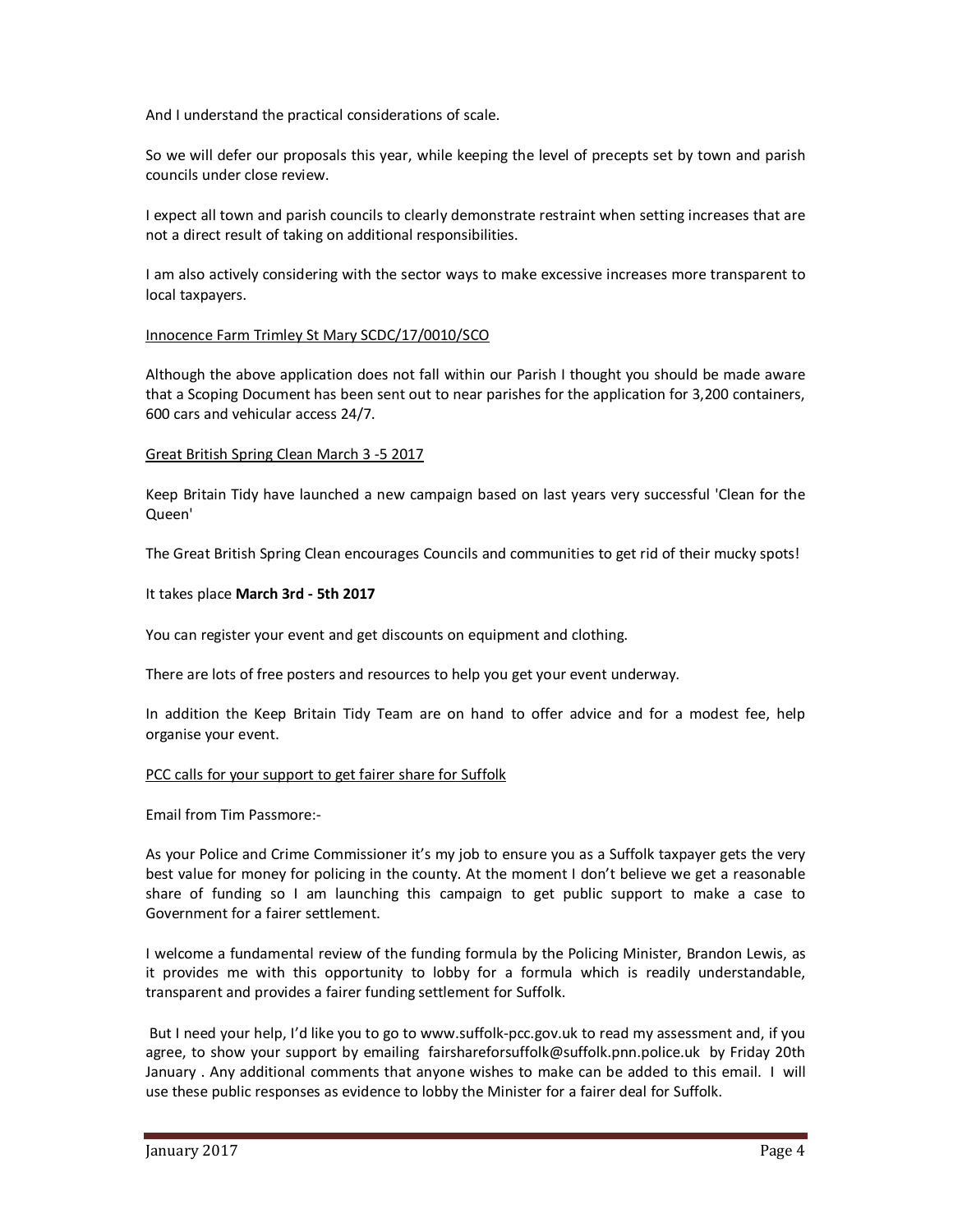I think Suffolk should get a more equitable settlement, which reflects the challenges the county faces. Whilst I recognise that fairness should take account of specific factors that will be common across all policing areas, I think the rural nature of Suffolk should be given proper weighting and the challenge of policing individual communities over a large geographic expanse should be considered when levels of funding are agreed.

Suffolk is home to one of the largest container ports in Europe, has a coast line of over 60 miles, we have five military establishments including two American airbases, the county is home to a nuclear power station and the A14 is a major route of national importance – my concern is that the Government does not recognise the significance of these crucial strategic national assets and the impact it has on our police service.

If we compare ourselves to one of our closest neighbours, we would receive around £3m more Home Office grant funding every year if it was funded to the same level as Norfolk (using unweighted population as the basis of the calculation). This is just not fair; £3million is a huge disparity between two quite similar counties.

Suffolk has a reputation of being a very prosperous county, and while there some very affluent areas, over 83,000 people in the county live in income deprivation at the most minimal standard provided by welfare benefits, that's over 10% of the population. The recently published 'Hidden Needs' research makes pretty sober reading; the first report was written five years ago and sadly deprivation levels have increased right across the county since then. Sadly, where there are higher levels of economic and social deprivation, communities suffer from increased levels of crime, antisocial behaviour, addiction and abuse, which provides resourcing challenges for the Constabulary which are not considered in the current formula.

To support my call for a fairer share for Suffolk please go to www.suffolk-pcc.gov.uk to read my assessment and then e-mail fairshareforsuffolk@suffolk.pnn.police.uk by Friday 20th January.

# Battle's Over - A Nation's Tribute & WW1 Beacons of Light 11th November

1000 WWI Beacons of Light will be lit at 7pm on 11th November 2018 and will represent the 'light of hope' that emerged out of the dreadful darkness of War as the guns fell silent on 11th November 1918, along with remembering the millions of brave men that either died or returned home dreadfully wounded, not just physically, but mentally too.

You will be pleased to know that over 320 beacons have already been registered, so we are more than confident the target of 1000 WWI Beacons of Light will be achieved by 11th November 2018, a unique tribute to those that gave so much for their country, and from those confirmed to date, many of which are again being lit by town and parish councils, we understand they are already putting their plans into place for 11th November 2018.

Detailed co-ordination of this project starts in April this year, so will ensure that those that register their involvement by the end of March 2017, will be recorded on the acknowledgements pages of the official Guide To Taking Part before it's wider distribution to other organisations and interested parties and it's uploading on the events website at the end of April 2017.

If however, you require and further information, please do not hesitate to contact me by calling me on + 44 (0) 7737 262 913 or emailing - brunopeek@mac.com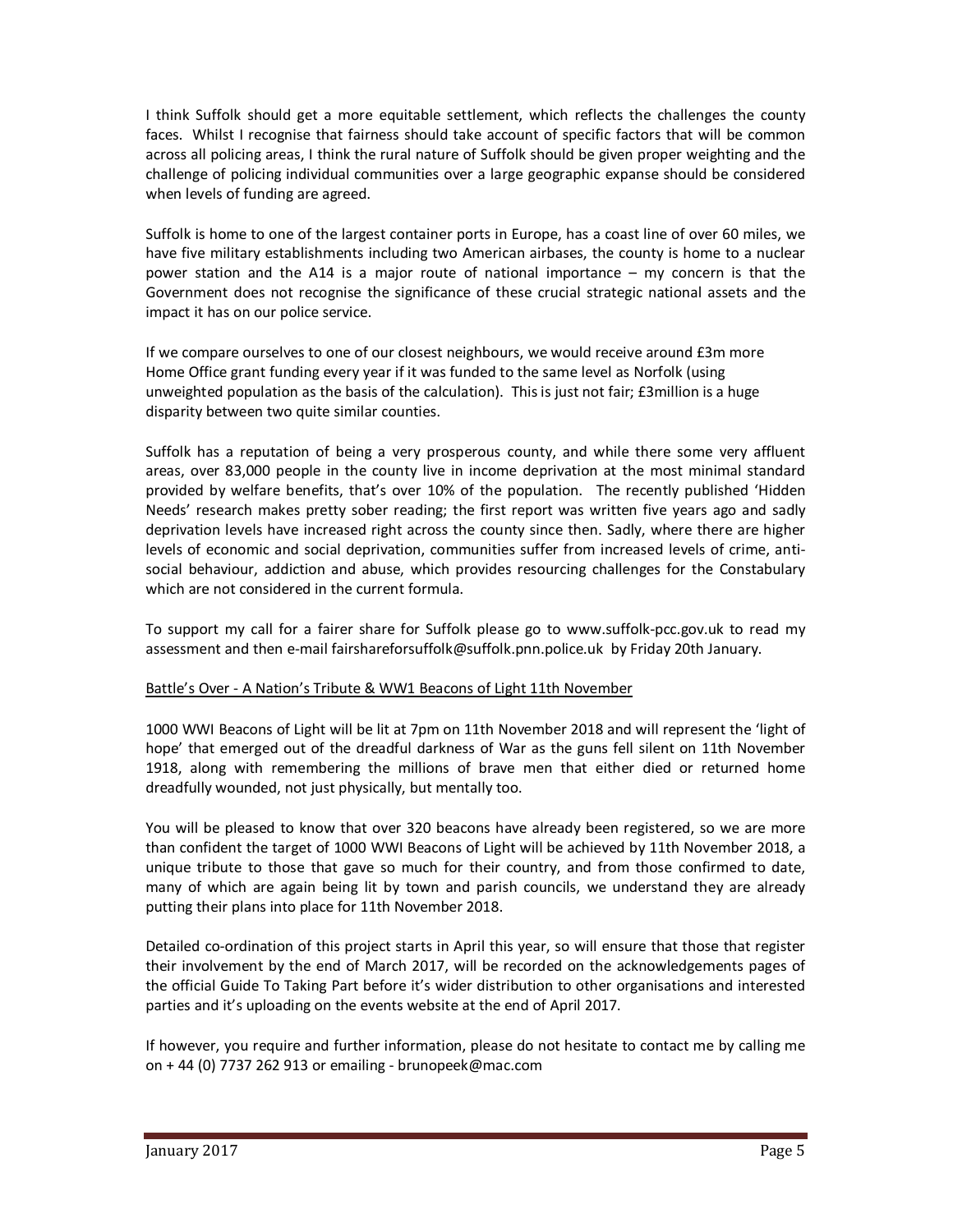# **6.17 To discuss the letter drafted by Cllr Day regarding the speed of Broadband in the area**

Cllr Day reported that the draft letter had been circulated to all councillors. It was agreed that the letter be sent to the Chairman of BT with copies to Therese Coffey MP and the Better Broadband for Suffolk Campaign. Cllr Day said that he would send the letter to the Clerk for distribution. **Action: Cllr Day / Clerk** 

# **7.17 VAS Signs**

Cllr Finch reported that he had nothing further to report. The Clerk reported that Cllr Nicky Yeo Suffolk Coastal District Council had offered support with the cost of two extra poles for Brightwell from her Enabling Budget and also Cllr Susan Harvey had also offered financial support for traffic management. It was agreed that Cllr Finch would contact both councillors to discuss. **Action: Cllr Finch / Clerk** 

# **8.17 Planning**

The Clerk reported on the absence of the Planning Committee Chairman on the following planning matters.

DC/16/4824/SCO Land at Orwell Crossing A14 Purdis Farm/Foxhall - 200,000 sq ft B8 storage and distribution building

The Parish Council discussed the height of the building and noted that this application was still pending on the SCDC website.

DC/16/3830/FUL Three Rivers Business Centre Felixstowe Road Foxhall – 3 No one and half storey business units, retention of centre pavilion, additional parking and bike/refuse facilities.

The Parish Council had objected to the Planning Application. A letter had been sent to the Clerk asking whether the Parish Council wished the application to go before committee and the Clerk had replied that this was the wish of the Parish Council and had sent a copy of the letter to Kevin Rout.

### Adrastral Park

DC/16/5277/SCO Land to South and East of Adastral Park Martlesham Heath – Request for EIA Scoping Opinion Application for 2000 residential homes and associated infrastructure.

### PC Comments:

The Parish Council request that a full EIA report is undertaken to assess the cumulative and social impact on the local area.

Cllr Newell reported that she had attended the Public Meeting on the  $6<sup>th</sup>$  December at Waldringfield and had also met personally with the developers on the  $7<sup>th</sup>$  December. Cllr Newell had been sent display materials and that CEG (the developers) were keen to consult with the local committee. Cllr Newell gave a detailed report to the Parish Council.

### **9.17 Finance**

Income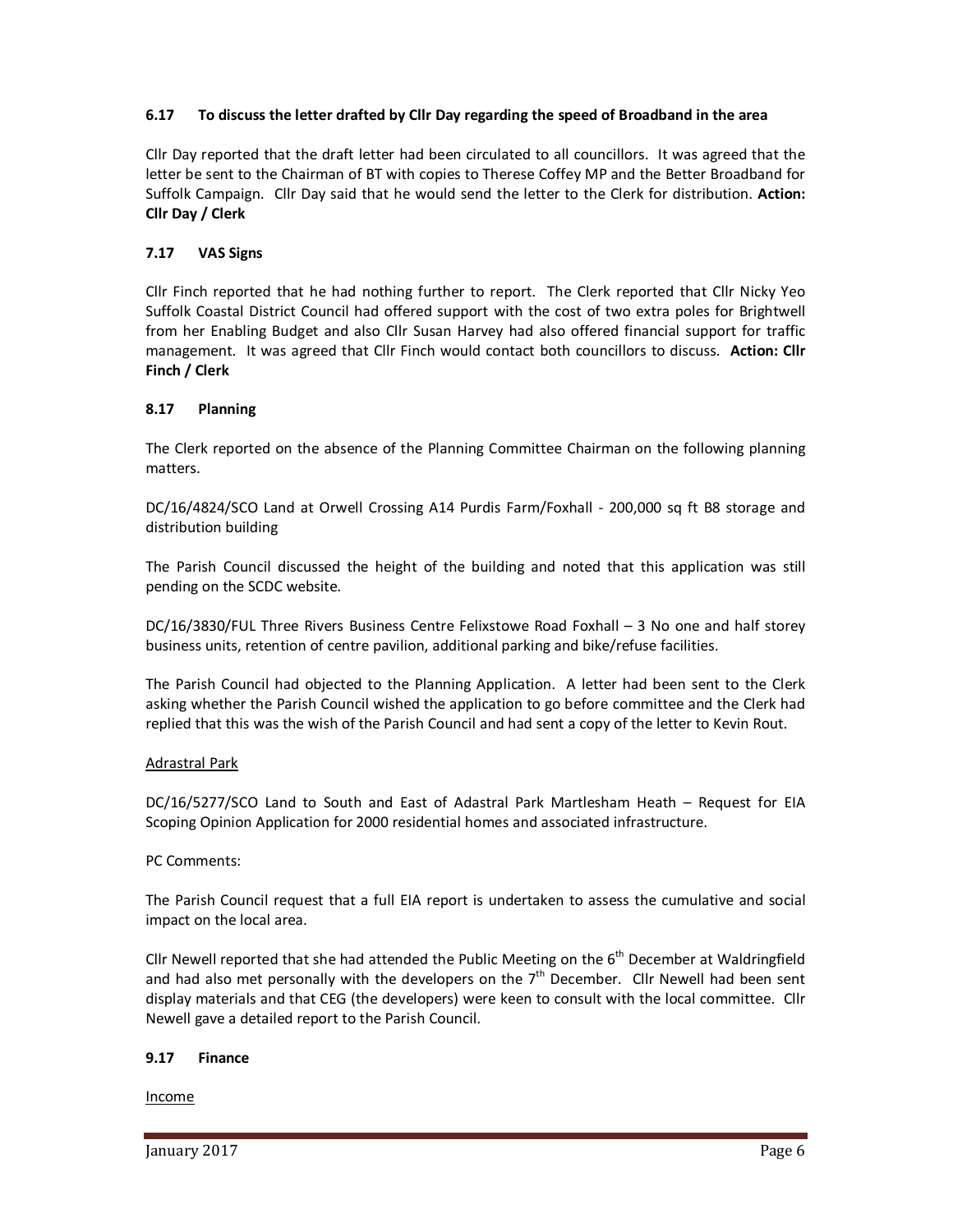| None                                        |         |
|---------------------------------------------|---------|
| Expenditure                                 |         |
| A J Buggs Salary and Expenses November 2016 | £300.60 |
| A J Buggs Salary and Expenses December 2016 | £307.55 |
| <b>HMRC Tax AJBuggs</b>                     | £182.00 |
| Suffolk Acre – Website Hosting              | £60.00  |
| Heelis & Lodge Audit                        | £60.00  |

Cllr Warham proposed, seconded Cllr Day that the above expenditure is approved – all in favour. **Action: Clerk** 

# **10.17 Correspondence**

- a. The Clerk reported that an email had been received from Kevin Bye a resident of Bucklesham Road complaining about the boundary fences, concrete bollards and fly tipping around Trinity Park. Following discussion it was agreed that the Clerk should telephone Graham the Trinity Park Grounds Manager to discuss and report back to Kevin Bye. **Action: Clerk**
- b. Cllr Finch reported that he had written to the Suffolk Coastal District Council Planning Department regarding the removal of the dense hedgerow on the western boundary along with many of the trees which had nothing to do with the vehicular access to the site. Cllr Finch stated that he had received a reply from Liz Beighton Planning Officer stating that she had passed the matter on to the Enforcement Team asking them to carry out a site visit.

# **11.17 Meetings attended by councillors / clerk**

None

### **12.17 Members questions to the Chairman**

a. Cllr Day reported that the service road on the Felixstowe Road opposite Trinity Park is flooding which is draining into residents gardens due to drainage problems. He reported that there is a whole section of the road which has no drains. It was agreed that Cllr Day would send specific details to the Clerk for submission to Suffolk County Council Highways and that this item should also be placed on the agenda for the February 2017 Parish Council Meeting. **Action: Cllr Day / Clerk** 

### **13.17 Date of next meeting**

Wednesday, 8<sup>th</sup> February 2017.

The Clerk reported that in view of the Highways Course (Jayne Cole) which was cancelled due to illness she would try to rearrange for the March 2017 meeting.

### **The Chairman closed the meeting at 9.17 pm.**

Signed ............................................................................. Date ........................................................